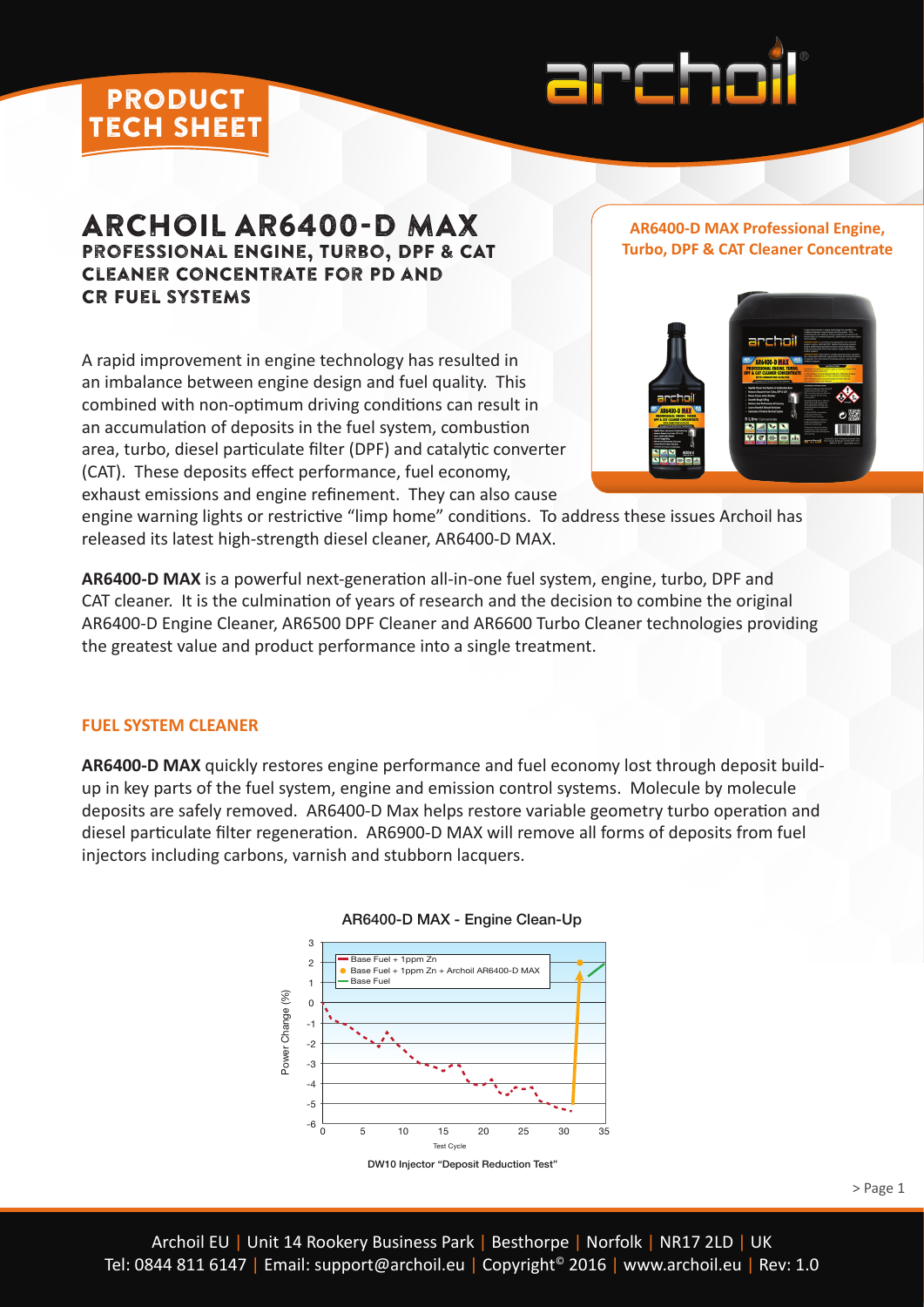

# ARCHOIL AR6400-D MAX Professional Engine, Turbo, DPF & CAT Cleaner Concentrate For PD and CR Fuel systems

**AR6400-D MAX** will effectively clean older as well as modern Euro 5/6 specification fuel systems. It is suitable for all diesel engines running on pump, bunkered or bio-diesel blended fuel.

## **AR6400-D MAX AR6400-D MAX Professional Engine, Turbo, DPF & CAT Cleaner Concentrate**



## **LUBRICANT**

product tech sheet

**AR6400-D MAX** delivers a modern lubricant helping to protect high pressure injection systems and fuel pumps during the cleaning process.



### AR6400-D MAX - Friction Test Results

### **CETANE BOOSTER & COMBUSTION CATALYST**

**AR6400-D MAX** contains a proven cetane booster to improve combustion efficiency and engine performance, whilst reducing engine noise. A combustion catalyst technology then facilitates a cleaner burn, improving combustion quality further. These additional functions not only provide an instant improvement in performance but facilitate the cleaning function by keeping recirculating hydrocarbons as low as possible.